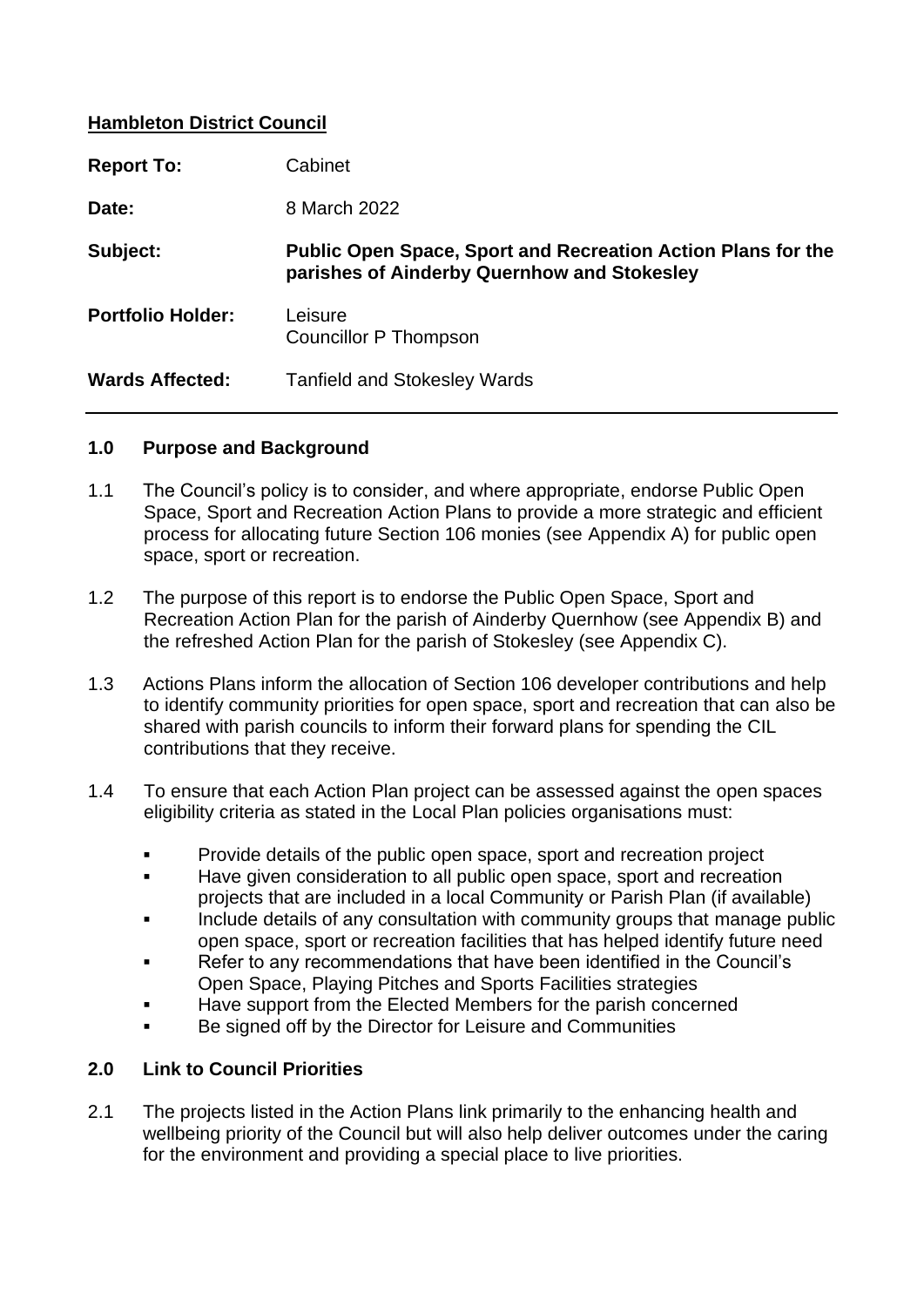### **3.0 Risk Assessment**

3.1 There are no significant risks associated with the report recommendation.

### **4.0 Financial Implications**

- 4.1 The main method of delivery of Section 106 allocations is to passport external funding from developers to community groups. Funds will not be committed or released to organisations until the Council has received the monies from the developer.
- 4.2 Action Plans are revised as projects are developed or completed to ensure that that the projects are still relevant and viable. If there are changes to the plan they will be re-submitted to Cabinet for approval.

#### **5.0 Legal Implications**

5.1 There is a legal responsibility upon the Council to ensure this funding is used in a way consistent with the individual Section 106 Agreements. The terms and conditions of the offer ensure that third party organisations meet their legal obligations of the award.

#### **6.0 Equality/Diversity Issues**

6.1 Equality and diversity issues have been considered however there are no issues associated with this report.

#### **7.0 Recommendation**

7.1 That Cabinet endorses the Public Open Space, Sport and Recreation Action Plan for the parish of Ainderby Quernhow and the refreshed Action Plan for the Parish of Stokesley.

Steven Lister Director of Leisure and Communities

| <b>Background papers:</b> | Hambleton Local Development Framework – Open Space,<br>Sport and Recreation Supplementary Planning Document |
|---------------------------|-------------------------------------------------------------------------------------------------------------|
| <b>Author ref:</b>        | LW                                                                                                          |
| <b>Contact:</b>           | Lisa Wilson<br>Service Manager (Communities)<br>01609 767149                                                |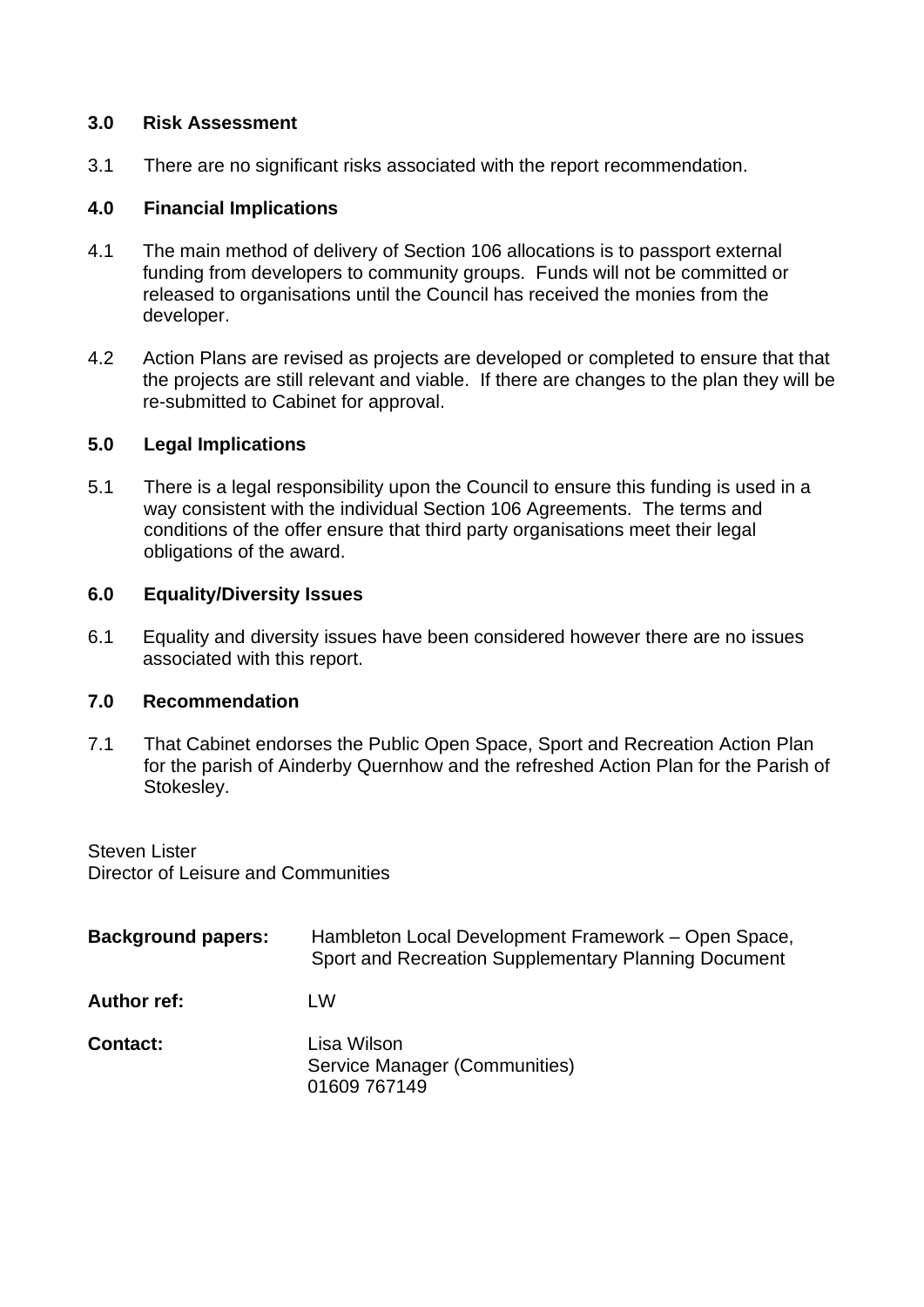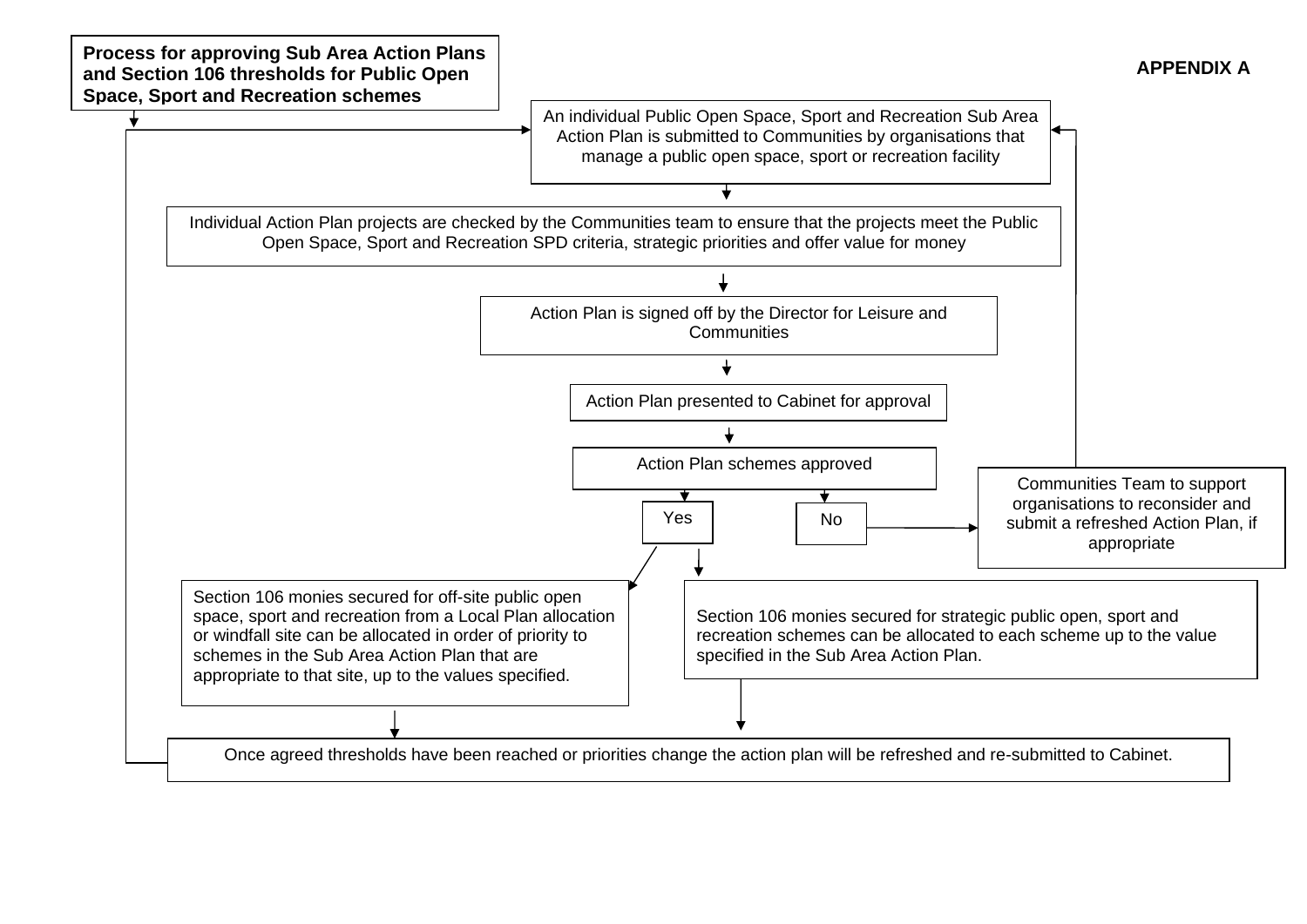**APPENDIX B**



# **PUBLIC OPEN SPACE, SPORT AND RECREATION ACTION PLAN – AINDERBY QUERNHOW**

| <b>What POS / Sport /</b><br><b>Recreation facilities do you</b><br>have already? | <b>Managing</b><br>organisation and<br>contact details | <b>Future actions</b>                                                                                                | How do you know<br>there is a need for this<br>project? | <b>Estimate</b><br>d cost $(E)$ | <b>Community</b><br><b>Priority</b><br>$(1 =$ highest<br>priority) |
|-----------------------------------------------------------------------------------|--------------------------------------------------------|----------------------------------------------------------------------------------------------------------------------|---------------------------------------------------------|---------------------------------|--------------------------------------------------------------------|
| <b>None</b>                                                                       | <b>Parish Council</b>                                  | Installation of a noticeboard to<br>provide a facility to keep<br>residents up to date with<br>community information | Consultation with<br>residents                          | £1,500                          |                                                                    |